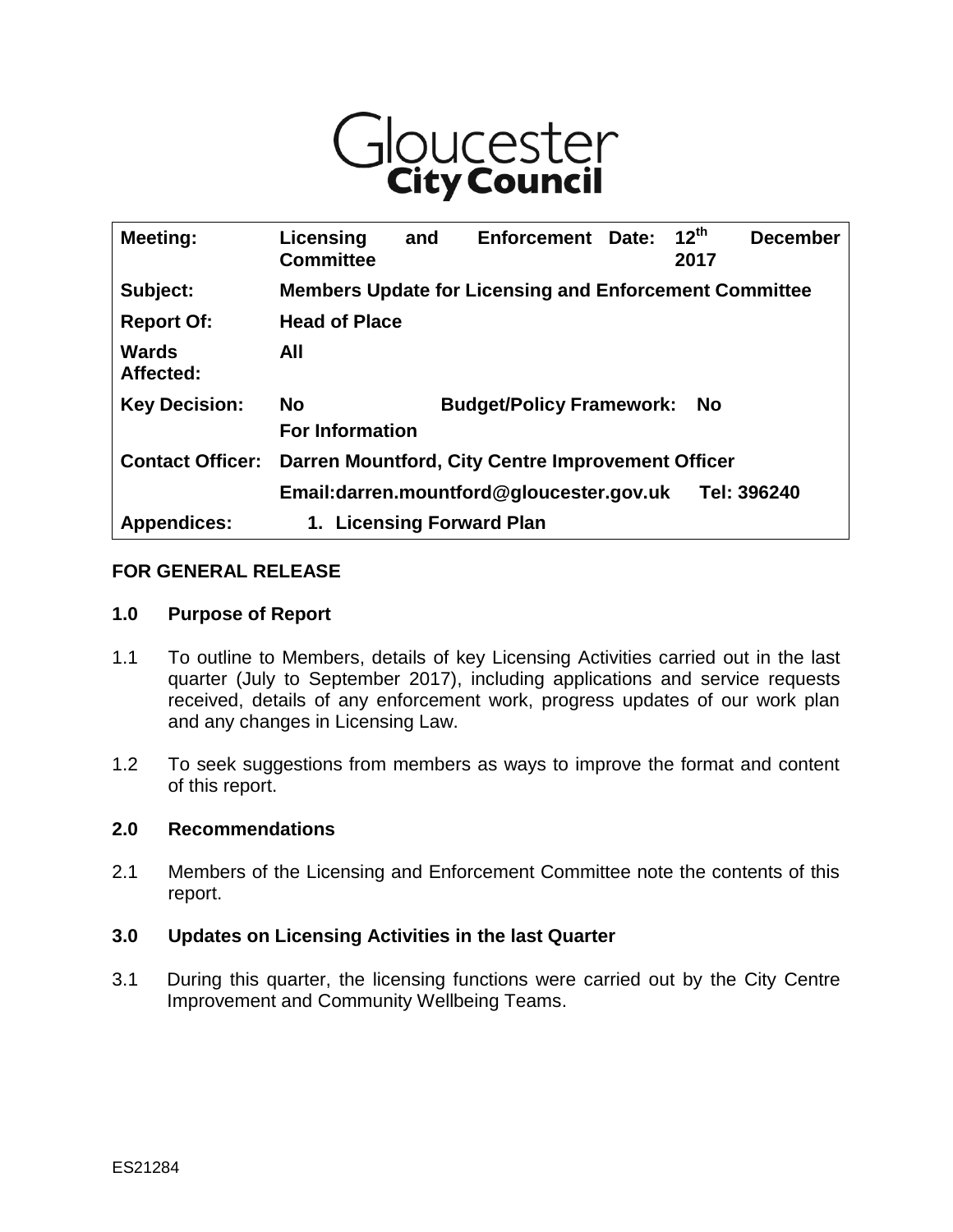# **New Licensing Applications**

- 3.2 Between  $1<sup>st</sup>$  July 2017 and  $30<sup>th</sup>$  September 2017 a total of 404 licensing applications were received, this is 20 less than we received in the previous quarter (April to June 2017)
- 3.3 The graph below illustrates the number of applications received between July and September 2017 in comparison to 2016 and 2015.



3.4 In addition to the administration of licensing applications a number of service requests are also received. These can consist of complaints and enquiries about various Licensing matters. The graph below compares the numbers received per quarter during 2014, 2015 and 2016. Over the last three years the total number of service requests received has reduced. This is clearly seen when comparing the service requests received between April and June 2017 with previous years for that period.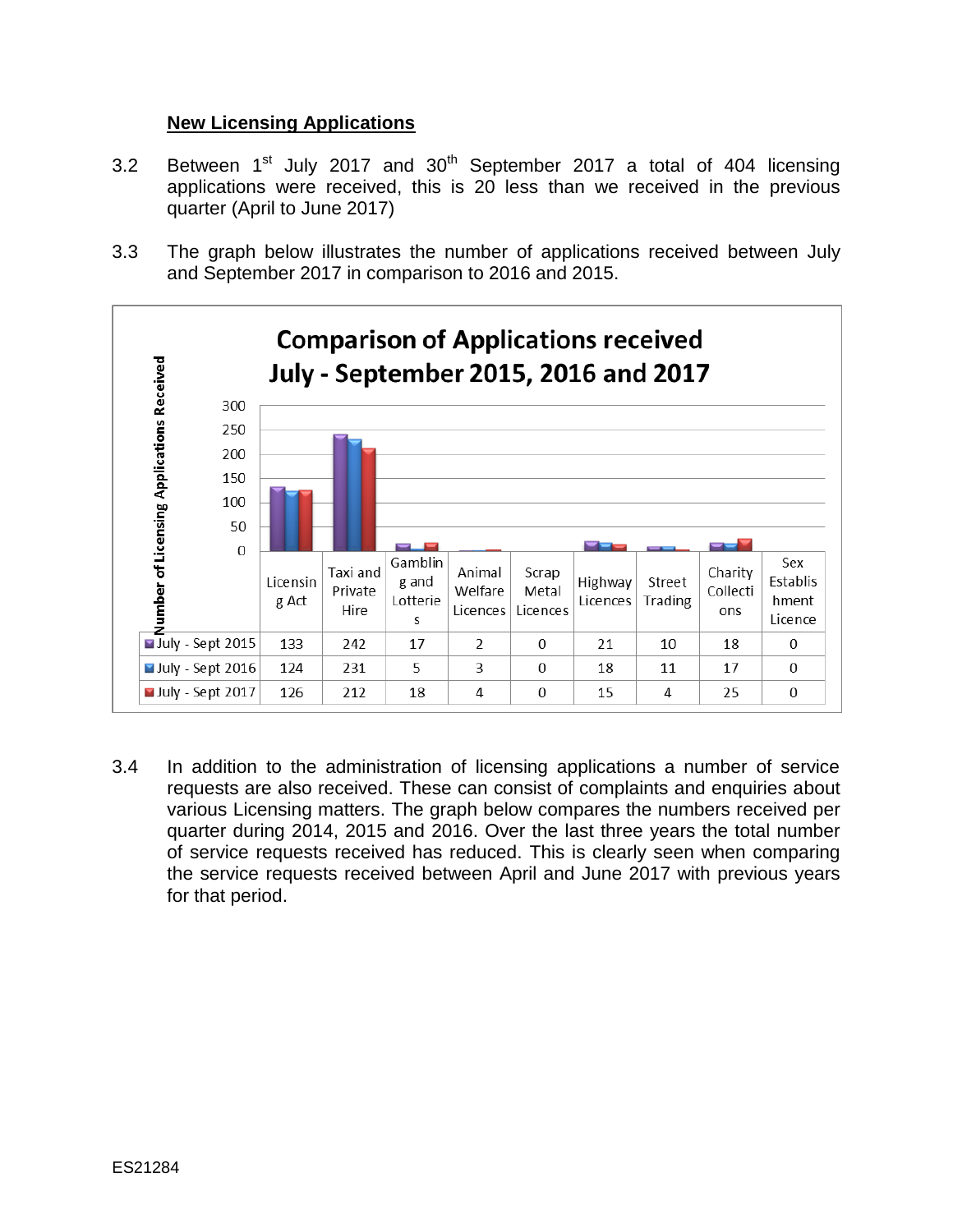

# **4.0 Enforcement Work**

# **Sub-Committees Held between August 2017 and November 2017**

# *Taxi and Private Hire Hearing (One Hearing)*

4.1 On the 25<sup>th</sup> October 2017 three applications were referred to the Licensing and Enforcement Sub-Committee. Two were Private Hire Vehicle licence applications and the other was for a new Private Hire Drivers Licence. The Vehicles were referred to the Sub-Committee as they were over the Council's age criteria. Members decided not to depart from the policy and refused both of the applications. The Private Hire Driver applicant was referred to the Sub-Committee to consider their fit and proper status. Members refused the application on the grounds that the applicant was not considered to be a fit and proper person to hold a Private Hire Drivers Licence.

# *Licensing Act Sub-Committee Hearings and review.*

On the 17<sup>th</sup> August 2017 the Premise Licence at One Stop, 107 Southgate Street, Gloucester was reviewed following an application from Gloucestershire Trading Standards. The Licensing Sub-Committee decided to revoke the Premises Licence.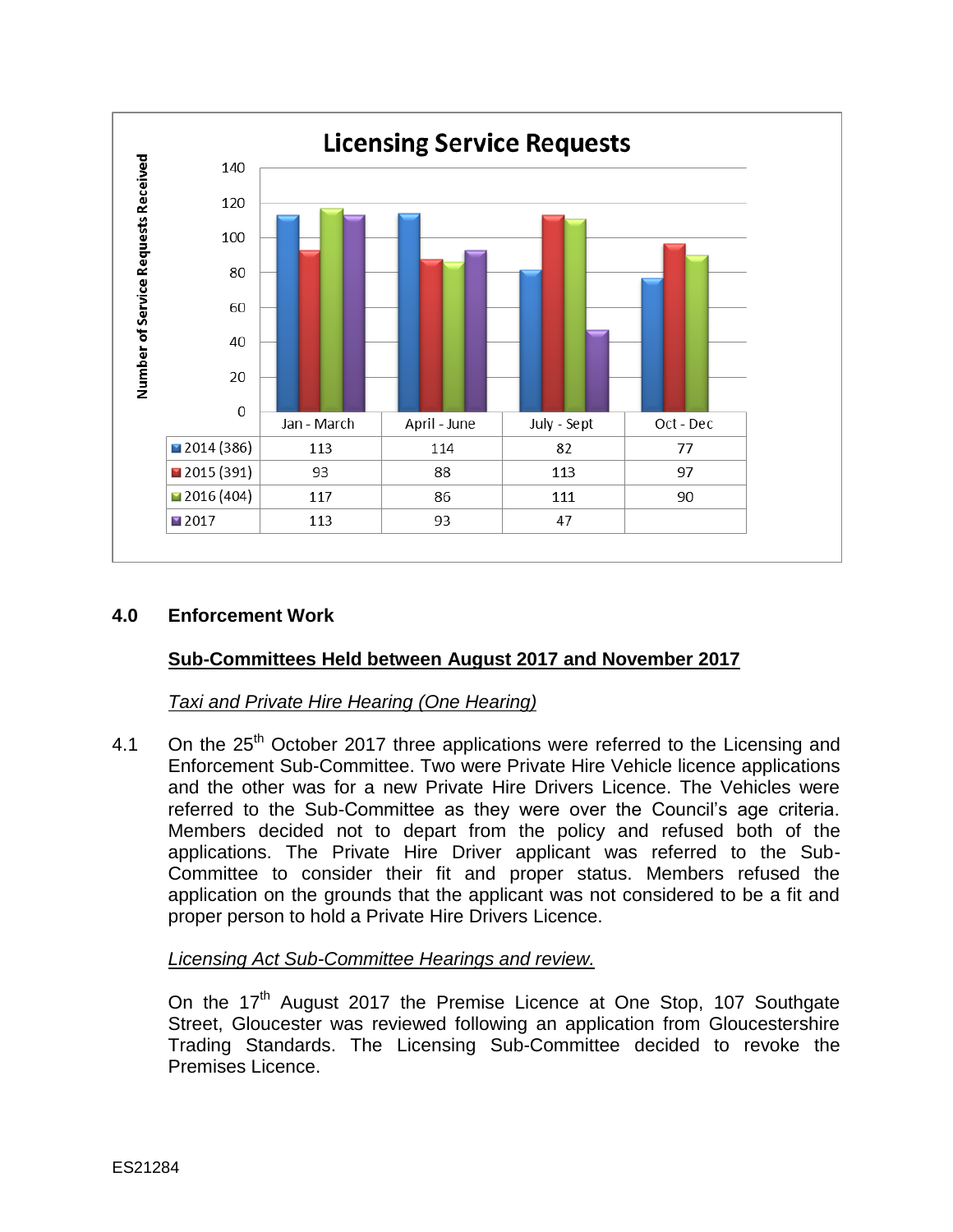On 4<sup>th</sup> October 2017 following a Police representation the Licensing Sub-Committee heard an application for a Premise Licence at 94 Eastgate Street, Gloucester. The Licensing Sub-Committee decided to grant a Premises Licence.

### **Out of Hours Enforcement**

### 4.2 Taxi and Private Hire Enforcement

City Centre Improvement Officers have continued to monitor activities of drivers and conditions of their vehicles. Since  $1<sup>st</sup>$  January 2017 a total of 148 penalty points were issued for reasons including failure to notify us of convictions/cautions, failure to declare DVLA penalty points/convictions, failure to display bus lane stickers, insurance stickers and approved door panels.

In comparison, the total number of penalty points issued during 2016 was 244. Where 12 or more points are issued, the Licence holder will be referred to the Licensing and Enforcement Sub-Committee for a disciplinary hearing. Some infringements can incur 12 points at one time, e.g. plying for hire.

#### 4.3 Licensed Premises

The City Centre Improvement Officers have a close working relationship with the Police and Environmental Protection and regularly share information to ensure compliance at licensed premises.

15 premises signed up to the Best Bar None Scheme. All of the assessments were completed in October and November. The awards dinner is scheduled for the middle of January 2018

#### **Other Enforcement work**

4.4 City Centre Improvement Officers continue to work with Special Constables and have a couple of operations scheduled in December and January. The Specials are part of a pro-active road safety and enforcement team. This looks at speed, seatbelts, mobile phone, standards of driving amongst many other things. These shifts are spent looking at the licensed vehicle fleet.

#### **5.0 Legislative Updates**

- 5.1 None
- **6.0 Future Work**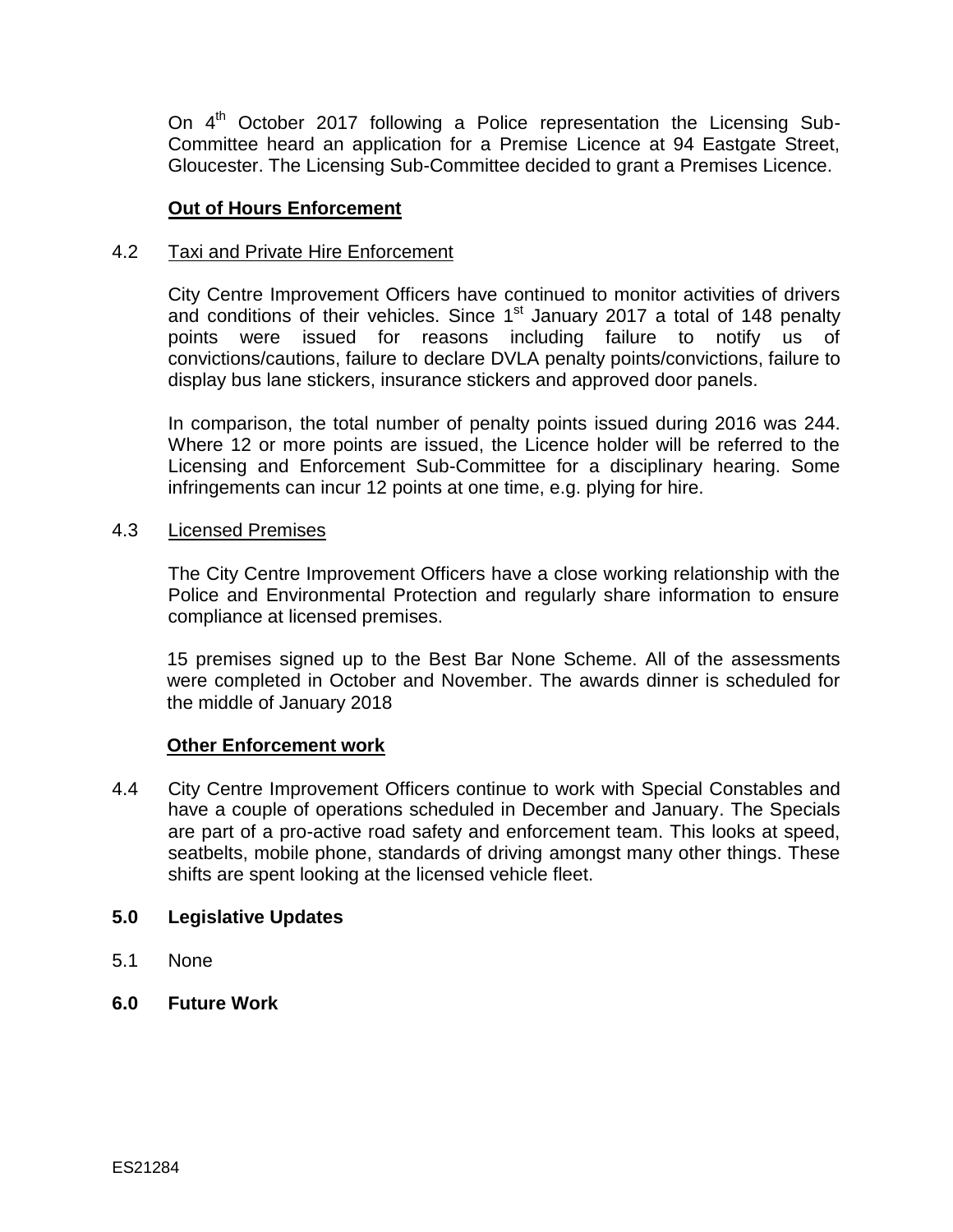# 6.1 Safeguarding Training

The last free Safeguarding Awareness Training took place on 28<sup>th</sup> November in Gloucester. A total of nine training sessions were held between August and November. Out of the 400 Hackney Carriage and Private Hire Drivers only 40 failed to book onto the training. Two 'mop up' sessions have been organised in Cheltenham. One on  $6<sup>th</sup>$  December and the other on 13<sup>th</sup> December. Letters have been sent to these drivers making them aware that if they fail to go on the training then their drivers licence will be suspended after the 31<sup>st</sup> December. This will be until such time they have taken the training. The next training will be towards the end of January and the cost will be around £30.

### **7.0 Forward work plan and Conclusions**

- 7.1 The table in appendix 1 outlines our proposed work plan for Full Licensing and Enforcement Committee meetings over the next 3 years. As the years goes on, additional matters may need to be brought to Members attention or further requests may be presented for decision. However, the items listed illustrate expected matters that are scheduled for consideration Committee dates are in **bold** and shaded grey.
- 7.2 At each quarterly Licensing and Enforcement Committee meeting, we will continue to update Members on any activities carried out in the last quarter, this will include a summary of what has happened in the team, including number of new Licences, any enforcement work carried out and details of any appeals or prosecutions held, the outcomes of those hearings and any further court cases pending.

#### **8.0 Financial Implications**

8.1 There are no financial implications attached to the recommendations in this report.

(Financial Services have been consulted in preparing this report.)

#### **9.0 Legal Implications**

9.1 There are none at this time.

(Legal Services have been consulted in the preparation this report.)

#### **10.0 Risk & Opportunity Management Implications**

10.1 In Compliance with the Council's risk management strategy any decisions made which are unreasonable or unlawful could be open to legal challenge resulting in